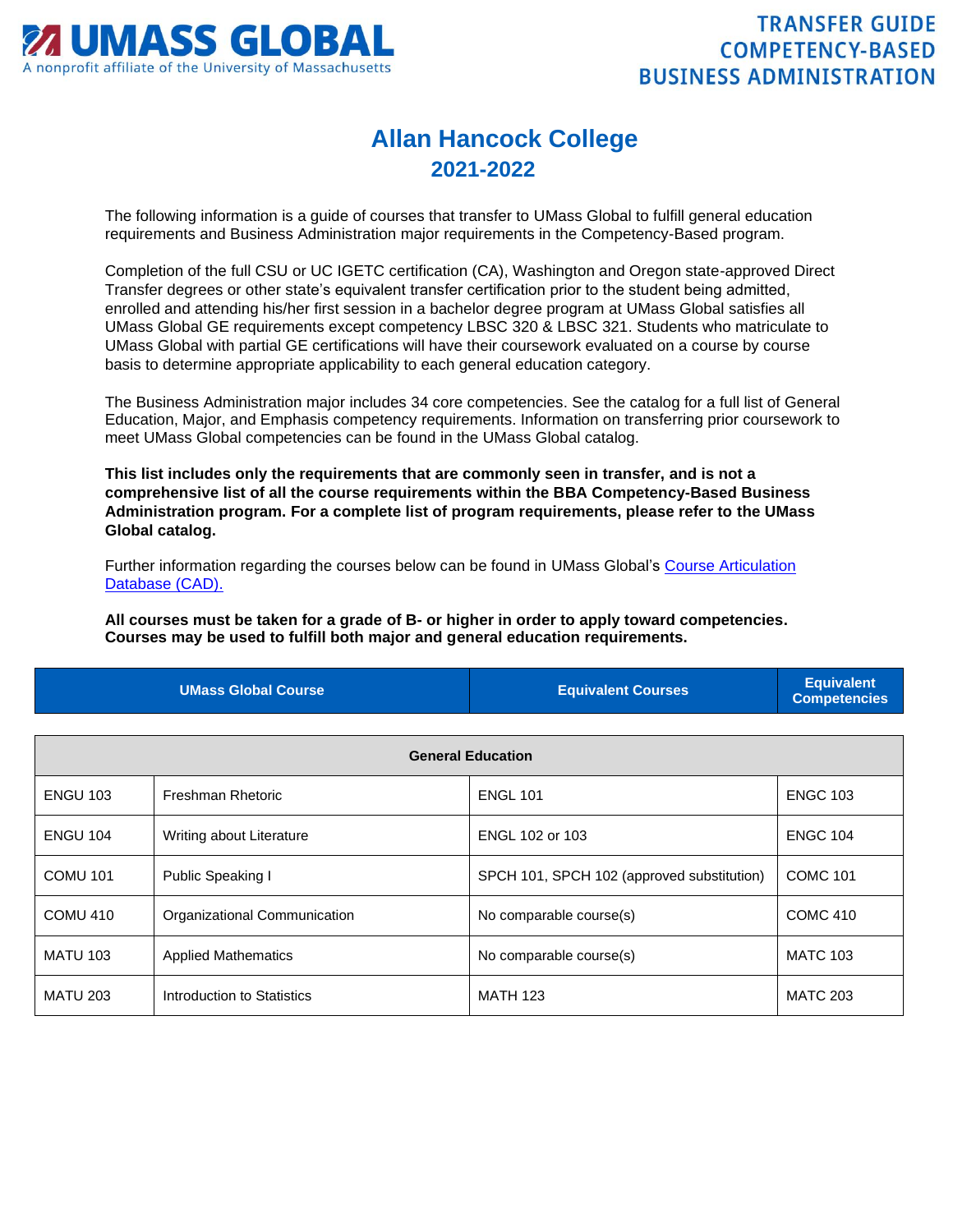|                   |                                              | ART 101, 103, 104, 105, 106, 109, 151,       |                                  |
|-------------------|----------------------------------------------|----------------------------------------------|----------------------------------|
|                   |                                              | 152,153                                      |                                  |
|                   |                                              | ASL 120, 121, 124, 126, 130                  |                                  |
|                   |                                              | ENGL 130, 131, 132, 133, 135, 137, 138, 139, |                                  |
|                   |                                              | 140, 144, 145, 146, 148                      |                                  |
|                   |                                              | <b>DANC 101</b>                              | <b>PHLC 110</b><br>HUMC 110, 115 |
|                   |                                              | DRMA 103, 104, 110, 111                      |                                  |
|                   | Any 9 Credits of Humanities                  | <b>FCS 144</b>                               |                                  |
| <b>Humanities</b> |                                              | FILM 101, 102, 103, 104, 107, 108, 109       |                                  |
|                   |                                              |                                              |                                  |
|                   |                                              | FRCH 101, 102                                |                                  |
|                   |                                              | ITAL 101, 102, 103, 104                      |                                  |
|                   |                                              | MUS 100, 101, 102, 104, 106, 111, 112, 113,  |                                  |
|                   |                                              | 114                                          |                                  |
|                   |                                              | PHIL 101, 102, 105, 112, 114, 121, 122       |                                  |
|                   |                                              | <b>PHTO 101</b>                              |                                  |
|                   |                                              | SPAN 101, 102, 103, 104, 105, 110, 111, 112  |                                  |
|                   |                                              | SPCH 101*, 102, 103*, 106, 108, 110*         |                                  |
|                   |                                              | AG 162, 163, 164                             |                                  |
|                   |                                              | ANTH 101, 110                                |                                  |
|                   |                                              | ASTR 100, 121                                |                                  |
|                   | Any 6 Credits of Natural Sciences            | BIOL 100, 120, 124, 125, 128, 132, 150, 154, |                                  |
|                   |                                              |                                              |                                  |
| Natural           |                                              | 155                                          | NSCC 115, 110                    |
| Sciences          |                                              | CHEM 110, 120, 140, 150, 151, 180, 181       |                                  |
|                   |                                              | FSN 110, 112, 133                            |                                  |
|                   |                                              | GEOG 101,                                    |                                  |
|                   |                                              | GEOL 100, 114, 131, 141                      |                                  |
|                   |                                              | PHSC 111, 112                                |                                  |
|                   |                                              | PHYS 100, 110, 141, 142, 161, 162, 163       |                                  |
|                   |                                              | AJ 101, 102, 103, 104, 105, 120, 130, 315    |                                  |
|                   |                                              | ANTH 102, 103, 105                           |                                  |
|                   |                                              | BUS 102, 111, 141*, 303                      |                                  |
|                   |                                              | ECON 101, 102, 141                           |                                  |
|                   |                                              | ECS 100, 101, 102, 104, 105, 106, 112, 113,  |                                  |
|                   |                                              | 116, 117, 118, 119, 122, 125, 132            |                                  |
|                   |                                              |                                              |                                  |
|                   |                                              | <b>ENGL 105</b>                              |                                  |
|                   |                                              | GBST 101, 141*                               |                                  |
| Social Sciences   | Any 9 Credits of Social Sciences             | GEOG 102, 103                                | SOSC 110, 115                    |
|                   |                                              | HIST 101, 102, 103, 104, 105, 107, 108, 118, |                                  |
|                   |                                              | 119, 120, 138                                |                                  |
|                   |                                              | HUM 101, 102, 103, 104, 105                  |                                  |
|                   |                                              | <b>HUSV 110</b>                              |                                  |
|                   |                                              | LGBT 101, 102                                |                                  |
|                   |                                              | POLS 101, 103, 104, 105                      |                                  |
|                   |                                              | PSY 101, 105, 106, 112, 113, 117, 118, 119,  |                                  |
|                   |                                              | 121, 122, 128                                |                                  |
|                   |                                              |                                              |                                  |
|                   |                                              | SOC 101, 102, 104, 106, 110, 120, 122, 155   |                                  |
| LBSU 302 &        | Information Fluency and Academic Integrity & | Cannot be satisfied in transfer              | LBSC 320 & 321                   |
| <b>LBSU 304</b>   | <b>Liberal Arts Core Foundations</b>         |                                              |                                  |

| <b>Business Core</b> |                             |                         |                                 |
|----------------------|-----------------------------|-------------------------|---------------------------------|
| ACCU 201             | Principles of Accounting I  | ACCT 132                | ACCC 210, 215,<br>220, 225, 230 |
| ACCU 202             | Principles of Accounting II | ACCT 140                | ACCC 235, 240                   |
| <b>FINU 305</b>      | <b>Business Finance</b>     | No comparable course(s) | <b>FINC 305</b>                 |